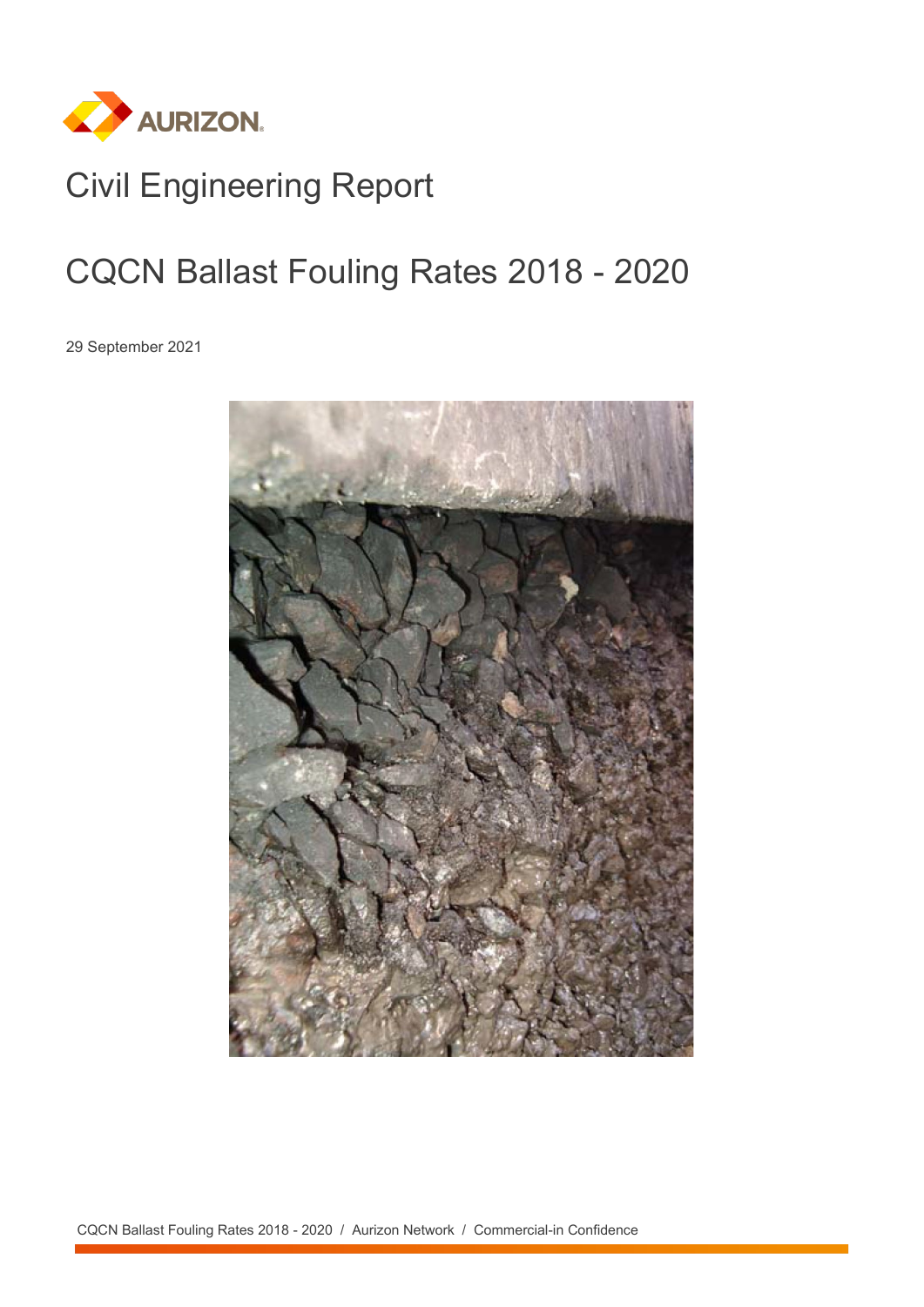#### **Executive Summary**

This report provides an estimate of the average ballast fouling rate for the CQCN and for each system within it. It presents the findings from an analysis of Ground Penetrating Radar (GPR) measured Percent Void Contamination (PVC) values recorded in 2018 and 2020.

The analysis was requested by Aurizon Network Finance and Regulation for input to their ballast life cycle model. Along with residual PVC following ballast cleaning operations, the results will be used to calculate annual ballast replacement requirements.

The results of the analysis are presented in Table 1.

| <b>System / Route ID</b><br><b>Track Name</b> |                        | <b>PVC%/100MNT</b> | Data samples |  |
|-----------------------------------------------|------------------------|--------------------|--------------|--|
| <b>Blackwater Avg</b>                         |                        | 3.8                | 536,723      |  |
| BW-01ML                                       | North Coast Line Up Rd | 3.5                | 63,431       |  |
| BW-02ML                                       | North Coast Line Dn Rd | 3.1                | 64,468       |  |
| BW-03ML                                       | Central Line Dn Rd     | 1.8                | 124,027      |  |
| BW-04ML                                       | Central Line Up Rd     | 6.2                | 137.369      |  |
| Goonyella Avg                                 |                        | 12.7               | 310,248      |  |
| GA-01ML                                       | Goonyella Line Dn Rd   | 20.0               | 126,155      |  |
| GA-02ML                                       | Goonyella Line Up Rd   | 1.9                | 86.045       |  |
| <b>Moura Avg</b>                              |                        | 0.6                | 137,087      |  |
| MA-01ML                                       | Moura Short Line       | 0.6                | 137.087      |  |
| <b>Newlands Avg</b>                           |                        | 7.3                | 129,279      |  |
| NL-01ML                                       | Newlands Line          | 7.0                | 120.365      |  |
| NL-03ML                                       | Newlands Briaba Dn Rd  | 11.6               | 8.914        |  |
| <b>CQCN Avg</b>                               |                        | 6.0                | 867,861      |  |

**Table 1: System and CQCN Average Fouling Rates**

The overall CQCN average fouling rate of 6% PVC for every 100 million net tonnes is in the range expected, being similar to the currently used value of 5%. The variation between different systems, and between some Route IDs within the same system, is also similar in magnitude to the results previously obtained - although largely unexplained at this time.

The fouling rates provided are based on GPR measured PVC values, currently available gross tonnages, and recorded maintenance works. Collection of this data should be more comprehensive and accurate in the future through the uptake and refinement of OneSAP. Repeating this analysis in a few years may therefore show if some of the variation observed is a result of poor data rather than actual ballast fouling behaviour.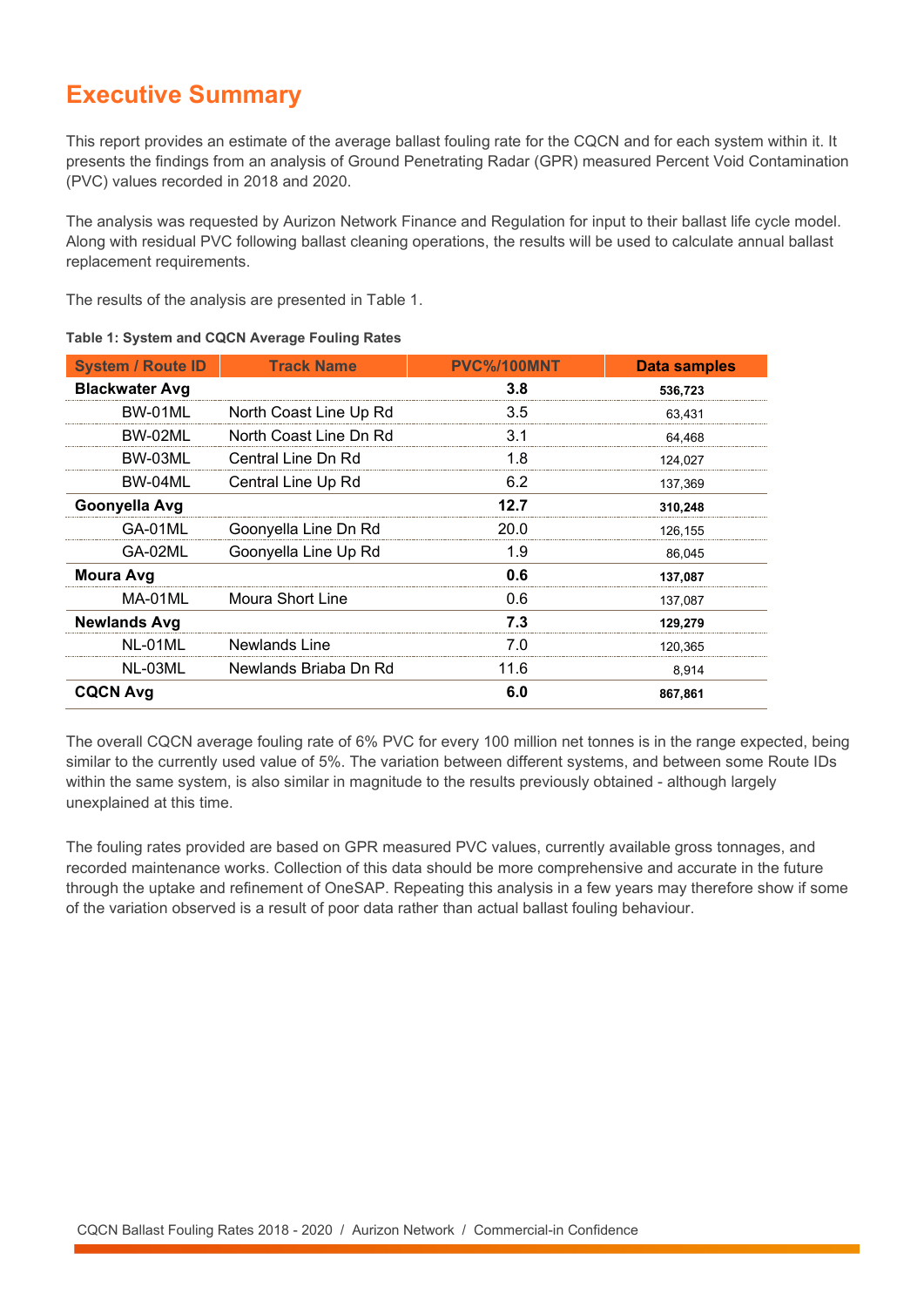#### **Document Version Table**

| /ersion | Description of changes from previous version | <b>Issue Date</b> |
|---------|----------------------------------------------|-------------------|
|         |                                              | September<br>     |
|         |                                              |                   |
|         |                                              |                   |

### **Approval of latest version**

| <b>Function</b> | <b>Name / Position / Section</b>                  | <b>Signature</b> | <b>Date</b> |
|-----------------|---------------------------------------------------|------------------|-------------|
| Author:         | Mark Boyce<br>Principal Engineer, Civil Asset Mgt |                  | 29/09/2021  |
| Approved:       | Simon Larsen<br><b>Engineering Leader Civil</b>   |                  | 05/10/2021  |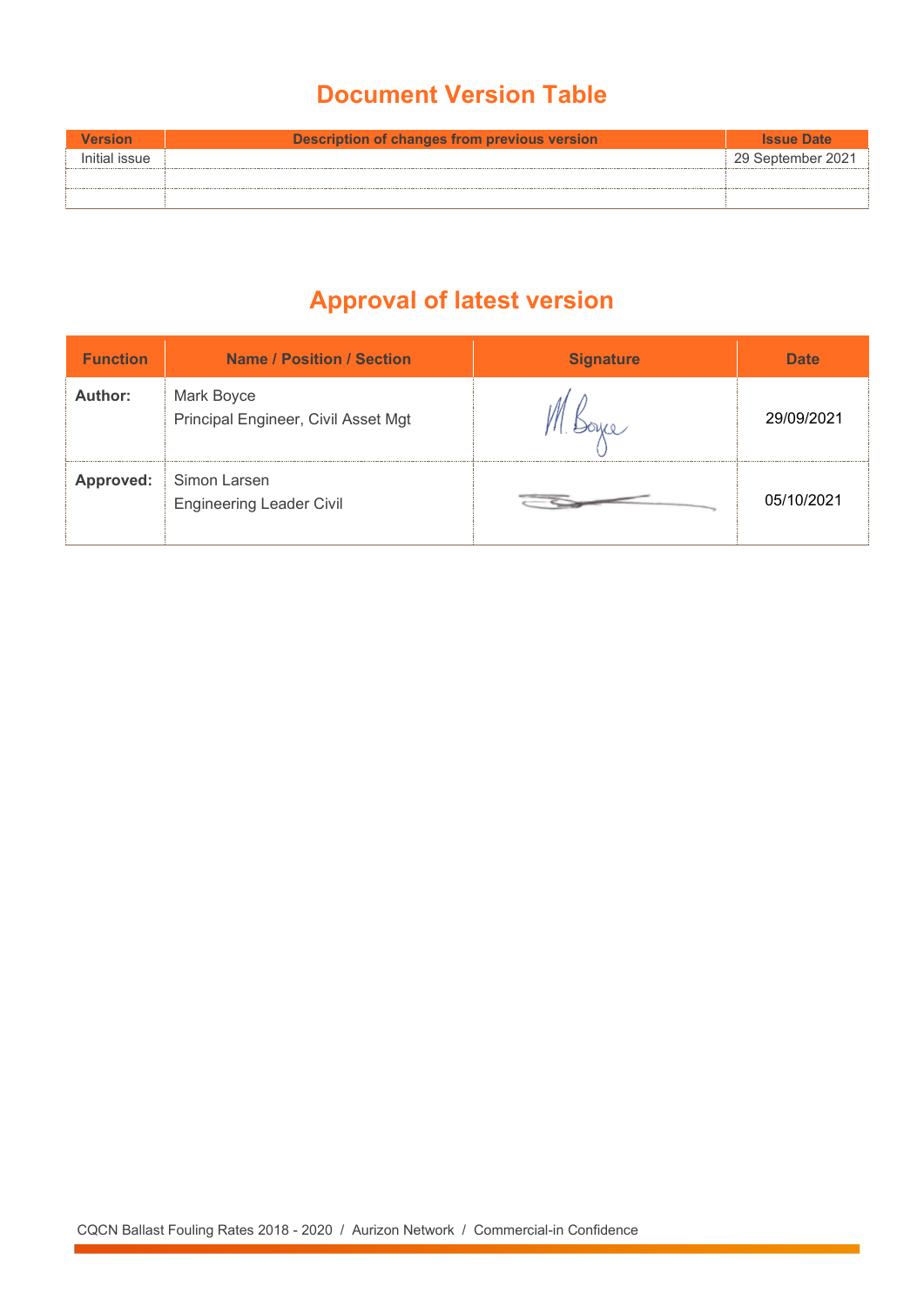### **Table of Contents**

| Appendix A | <b>Ballast Lot Register and Test Results</b>           |
|------------|--------------------------------------------------------|
| Appendix B | Conversion from Gross Tonnes (MGT) to Net Tonnes (MNT) |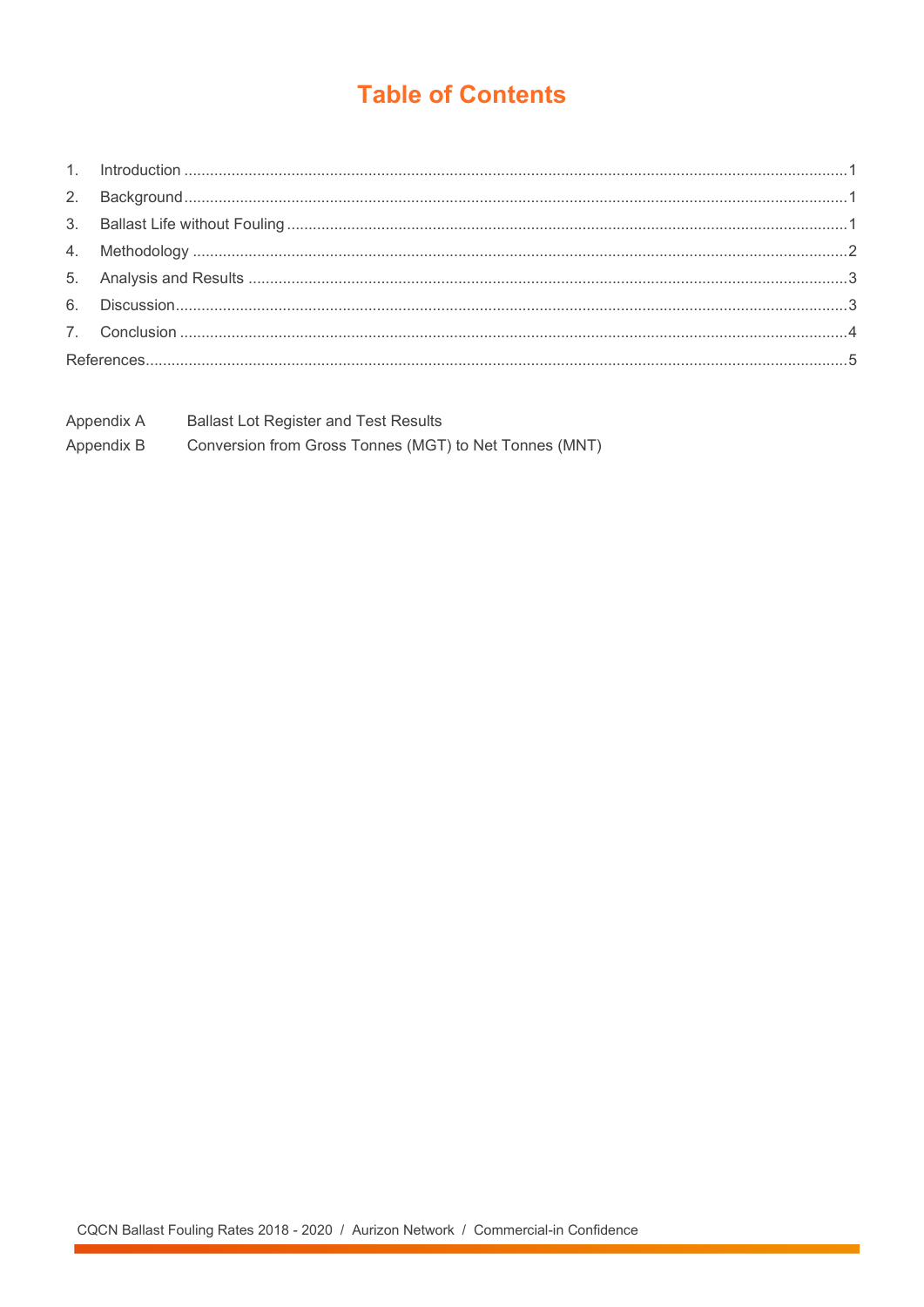## CQCN Ballast Fouling Rates 2018 - 2020

#### <span id="page-4-0"></span>**1. Introduction**

This report provides a current estimate of the average ballast fouling rates for the CQCN and each of the four system within it. It presents the findings from an analysis of the change in Percent Void Contamination (PVC) values for ballast between 2018 and 2020 as measured by Ground Penetrating Radar (GPR).

The analysis was requested by Aurizon Network Finance and Regulation for input to their ballast life cycle model. Along with residual PVC following ballast cleaning operations and other inputs, these results will be used to calculate annual ballast replacement requirements.

<span id="page-4-1"></span>The work was completed in 2021 by members of the Civil Engineering and Asset Data teams in Network Asset Management.

#### **2. Background**

As discussed by Shelley in 2014 [1], ballast fouling rates have previously been determined based on GPR data calibrated for PVC and determined in terms of % PVC per 100 million net tonnes (MNT) of coal carried. These rates ranged between 1% and 15% per 100MNT. A network wide average fouling rate of 5% per 100MNT was established.

In its 2015 review of Aurizon's ballast undercutting scope [2], the QCA acknowledged that while GPR has its limitations, overall Aurizon Network's use of GPR data to determine mainline ballast condition was more efficient and had advantages over the traditional trial pit, tonnage usage wear and design life methodology employed previously.

#### <span id="page-4-2"></span>**3. Ballast Life without Fouling**

In the context of the CQCN, healthy ballast life under design loading and no adverse environmental conditions is quoted to be in the range of 15 to 20 years [2].

Findings published by Professor Ernest Selig (North America's leading rail geotechnical authority) indicated that the expected life of ballast with no coal fouling is 1,600 million gross tons, or about 1450 MGT [3]. This is from Canadian Pacific data and is at the high end of expected ballast life, based on optimal ballast design, construction, and abrasive strength of the ballast particles. North American track uses predominantly timber sleepers.

Further work by the Vilnius Gediminas Technical University in Lithuania, published in 2017 [4], modified the North American results to allow for different ballast aggregate strengths and concrete sleepers. Their results are presented in [Figure 1.](#page-4-3)



<span id="page-4-3"></span>**Figure 1: Ballast aggregate life based on Abrasion Number (NA)**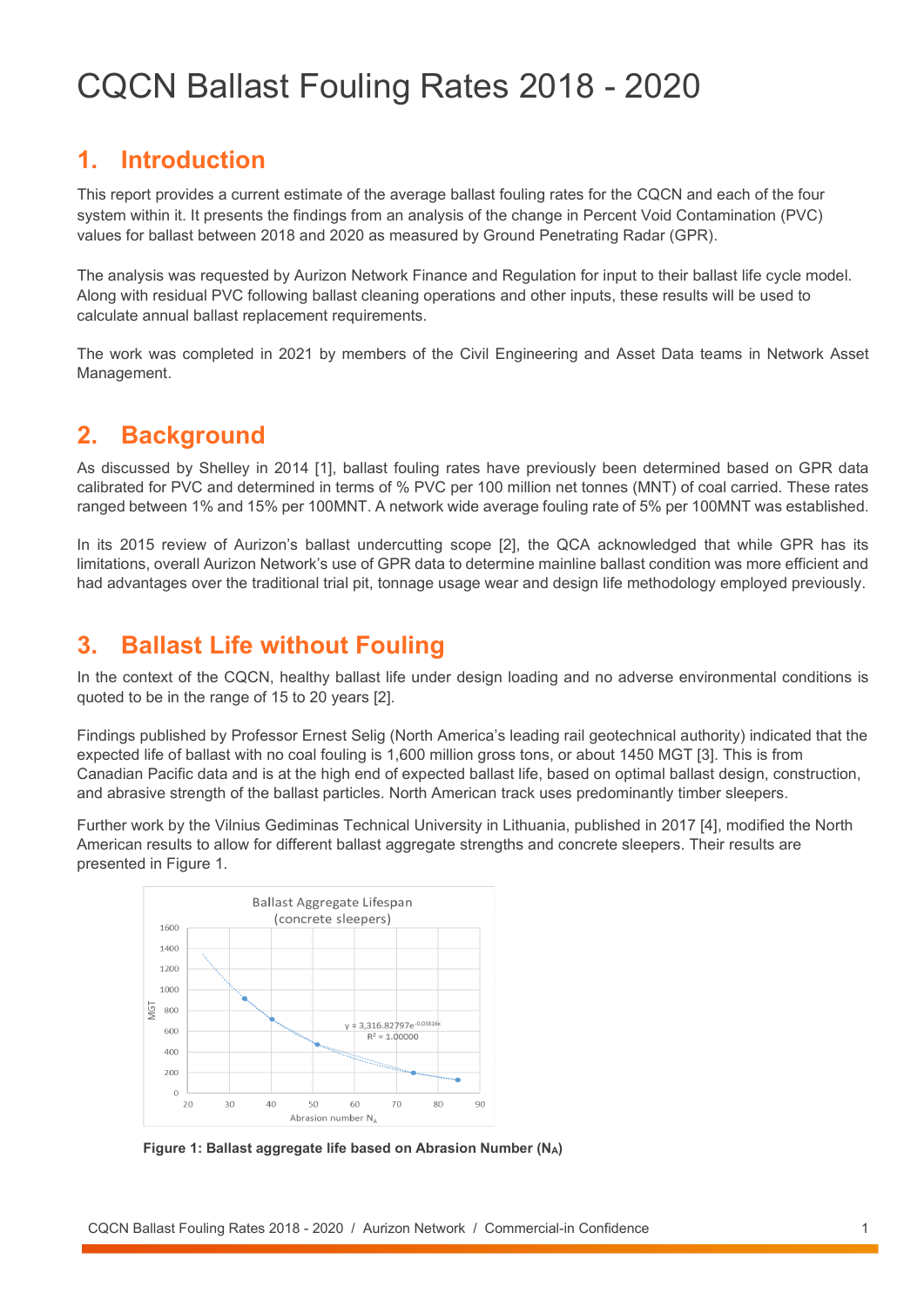<span id="page-5-1"></span>The Abrasion Numbers (NA) for quarries supplying ballast to the CQCN are given in Appendix A. The range of these values and the resulting estimated life in MGT is shown in [Table 2.](#page-5-1)

**Table 2: CQCN ballast aggregate life based on Abrasion Number (NA)**

| N۵  |      | MGT  |
|-----|------|------|
| Min | 20.0 | 1550 |
| Avg | 28.8 | 1110 |
| Max | 38.0 | 780  |

<span id="page-5-0"></span>These values could be used to estimate a maximum ballast life independent of ballast fouling, although further work may be required to verify their applicability to the CQCN.

#### **4. Methodology**

This section describes the steps taken to calculate the fouling rates for each system, and the reasoning for the decisions made in the process. Details are provided in [Table 3.](#page-5-2)

#### <span id="page-5-2"></span>**Table 3: Analysis methodology**

|                | <b>Step</b>                                                                                                                              | <b>Reasoning</b>                                                                                                                                                               |
|----------------|------------------------------------------------------------------------------------------------------------------------------------------|--------------------------------------------------------------------------------------------------------------------------------------------------------------------------------|
| $1_{-}$        | Collect PCV data from the 2018 and 2020 GPR<br>runs.                                                                                     | These are the most recent GPR runs and therefore the<br>most relevant. The more recent data for steps 5 and 7<br>is more reliable.                                             |
| 2.             | Use only the centre channel data.                                                                                                        | A separate analysis of these GPR runs showed the<br>majority of PVC change occurred on the centre<br>channel. This was also an approach suggested by the<br>QCA [2].           |
| 3.             | Use Route IDs for the main trunk routes in each<br>system.                                                                               | These carry the most traffic, reducing error. The most<br>reliable data is available.                                                                                          |
| 4.             | Remove any PVC values over 80%.                                                                                                          | PVC measurement by GPR is known to have an error<br>around ±20% for highly fouled ballast.                                                                                     |
| 5.             | Remove any PVC values captured over bridges,<br>turnouts, crossings, or track undercut/resurfaced<br>between the 2018 and 2020 GPR runs. | The plain track fouling rate is required - features with<br>exceptionally high fouling rates are managed<br>separately. Track must have had no ballast cleaning<br>activities. |
| 6.             | For each 1 metre of track, allocate the maximum<br>PVC sample value (4 samples per metre).                                               | This is a balance between a manageable volume of<br>data and not artificially inflating the fouling levels.                                                                    |
| 7 <sub>1</sub> | Find MGT between turnouts for each track and<br>assign to each metre of track.                                                           | Traffic volumes along a track can only change at<br>turnouts.                                                                                                                  |
| 8.             | Remove any PVC values with MGT less than 5.                                                                                              | Removes data errors from very low traffic volumes.                                                                                                                             |
| 9.             | Calculate the fouling rate for each metre as the<br>PVC change per 100 million net tonnes, and<br>average over the Route ID.             | $\textit{PVC}/100 \textit{MNT} = \frac{\textit{(PVC 2020 - PVC 2018)}}{\textit{(MGT/100/1.6)}}$<br>where 1.6 is the conversion factor for MGT to MNT.                          |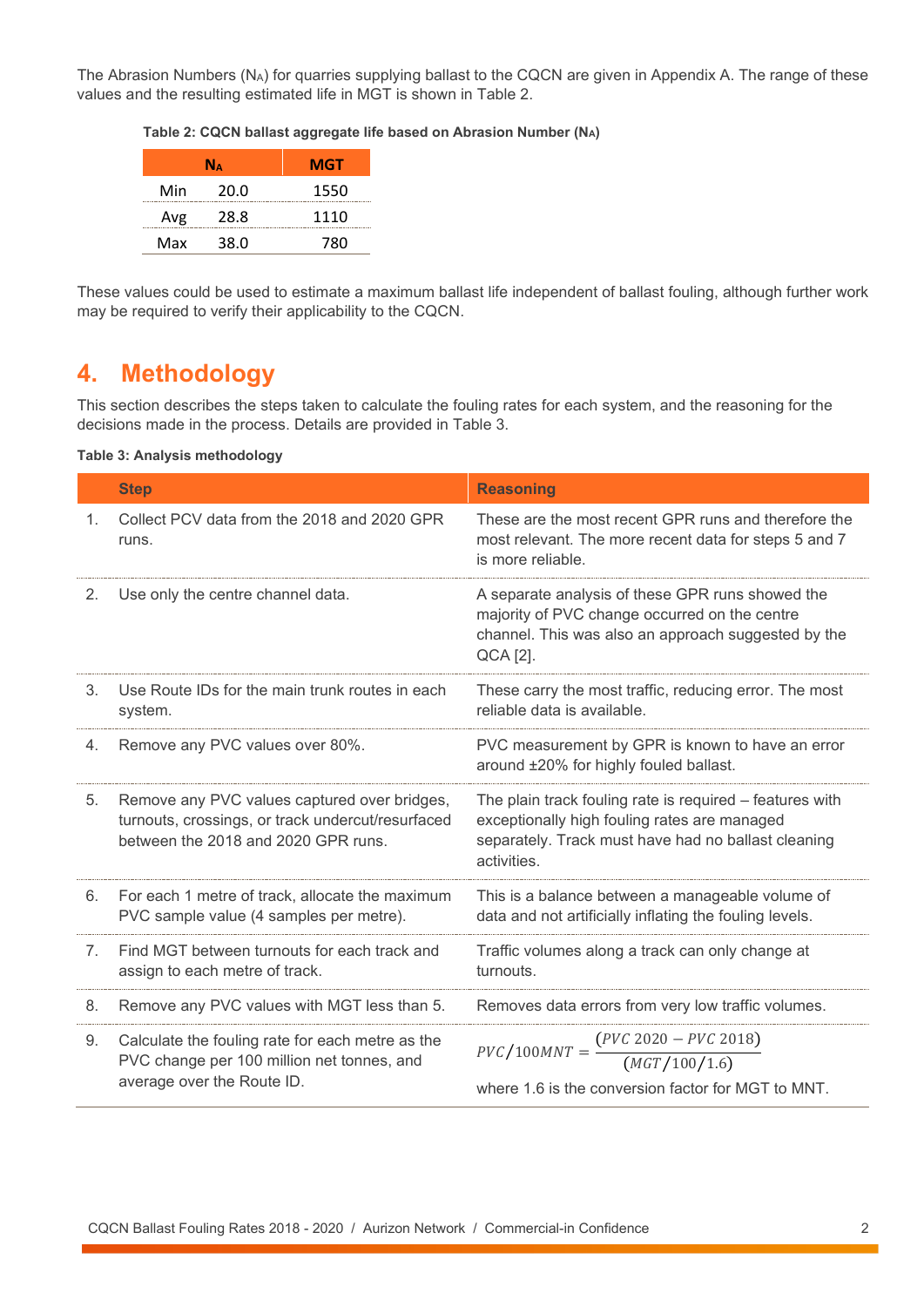#### <span id="page-6-0"></span>**5. Analysis and Results**

The analysis was begun using Power BI, but due to resource constraints it was completed using Microsoft Excel. The volume of data was too large for a single Excel worksheet, and was split into one worksheet per system.

The spreadsheet is stored here:

[\\bneprdfps001\PD\4. Sections\4. InfraEng\a. CivElec\b. Track\40. Materials\Ballast\Ballast asset life review](file://bneprdfps001/PD/4.%20Sections/4.%20InfraEng/a.%20CivElec/b.%20Track/40.%20Materials/Ballast/Ballast%20asset%20life%20review%202021/PVC%20fouling%20rate%20review/2.Working/Data&Calcs/Ballast%20Fouling%20Rates%20CQCN%20v3%20MB250821.xlsx)  [2021\PVC fouling rate review\2.Working\Data&Calcs\Ballast Fouling Rates CQCN v3 MB250821.xlsx](file://bneprdfps001/PD/4.%20Sections/4.%20InfraEng/a.%20CivElec/b.%20Track/40.%20Materials/Ballast/Ballast%20asset%20life%20review%202021/PVC%20fouling%20rate%20review/2.Working/Data&Calcs/Ballast%20Fouling%20Rates%20CQCN%20v3%20MB250821.xlsx)

The final location for the data and analysis from this project is intended to be the Power BI report, the early draft of which can be found here:

[https://app.powerbi.com/groups/me/apps/ffab314a-dd2e-4cd2-92b6-ff6707cc1c68/reports/1c2e2505-4bf2-4f48-](https://app.powerbi.com/groups/me/apps/ffab314a-dd2e-4cd2-92b6-ff6707cc1c68/reports/1c2e2505-4bf2-4f48-9850-81c14108aeb4/ReportSection991c5080ed5a50629c11?ctid=a74a1efc-372d-476c-802c-9cbbe5a5c71e) [9850-81c14108aeb4/ReportSection991c5080ed5a50629c11?ctid=a74a1efc-372d-476c-802c-9cbbe5a5c71e](https://app.powerbi.com/groups/me/apps/ffab314a-dd2e-4cd2-92b6-ff6707cc1c68/reports/1c2e2505-4bf2-4f48-9850-81c14108aeb4/ReportSection991c5080ed5a50629c11?ctid=a74a1efc-372d-476c-802c-9cbbe5a5c71e)

<span id="page-6-2"></span>The results from the Excel analysis are presented in [Table 4.](#page-6-2) They include Route ID, system average, and overall CQCN average fouling rates.

| <b>Track Name</b><br><b>System / Route ID</b> |                        | <b>PVC%/100MNT</b> | <b>Data samples</b> |
|-----------------------------------------------|------------------------|--------------------|---------------------|
| <b>Blackwater Avg</b>                         |                        | 3.8                | 536,723             |
| BW-01ML                                       | North Coast Line Up Rd | 3.5                | 63,431              |
| BW-02ML                                       | North Coast Line Dn Rd | 3.1                | 64.468              |
| BW-03ML                                       | Central Line Dn Rd     | 1.8                | 124.027             |
| BW-04ML                                       | Central Line Up Rd     | 6.2                | 137,369             |
| Goonyella Avg                                 |                        | 12.7               | 310,248             |
| GA-01ML                                       | Goonyella Line Dn Rd   | 20.0               | 126.155             |
| GA-02ML<br>Goonyella Line Up Rd               |                        | 1.9                | 86,045              |
| Moura Avg                                     |                        | 0.6                | 137,087             |
| MA-01ML                                       | Moura Short Line       | 0.6                | 137,087             |
| <b>Newlands Avg</b>                           |                        | 7.3                | 129.279             |
| NL-01ML                                       | Newlands Line          | 7.0                | 120.365             |
| NL-03ML                                       | Newlands Briaba Dn Rd  | 11.6               | 8,914               |
| <b>CQCN Avg</b>                               |                        | 6.0                | 867,861             |

**Table 4: System and CQCN Average Fouling Rates**

#### <span id="page-6-1"></span>**6. Discussion**

The resulting overall CQCN average fouling rate of 6% PVC for every 100 million net tonnes carried is in the range expected, being similar to the currently used value of 5%. The variation between different systems, and between some Route IDs within the same system, is also similar in magnitude to the results previously obtained - although largely unexplained at this time.

It was noted that the results can be sensitive to the filter values chosen in step 4 (maximum PVC) and step 8 (minimum MGT). This is illustrated below with two examples. [Figure 2](#page-7-1) shows how the calculated fouling rate for the Goonyella Up road (GA-02ML) remains fairly constant at around 2 as the filter for maximum PVC value is altered, while the Down road (GA-01ML) varies uniformly between about 2 and 24. [Figure 3](#page-7-2) shows how the calculated fouling rate for the Moura Short Line (MA-01ML) varies inconsistently between about -2 and 14 as the filter for the minimum MGT value is altered.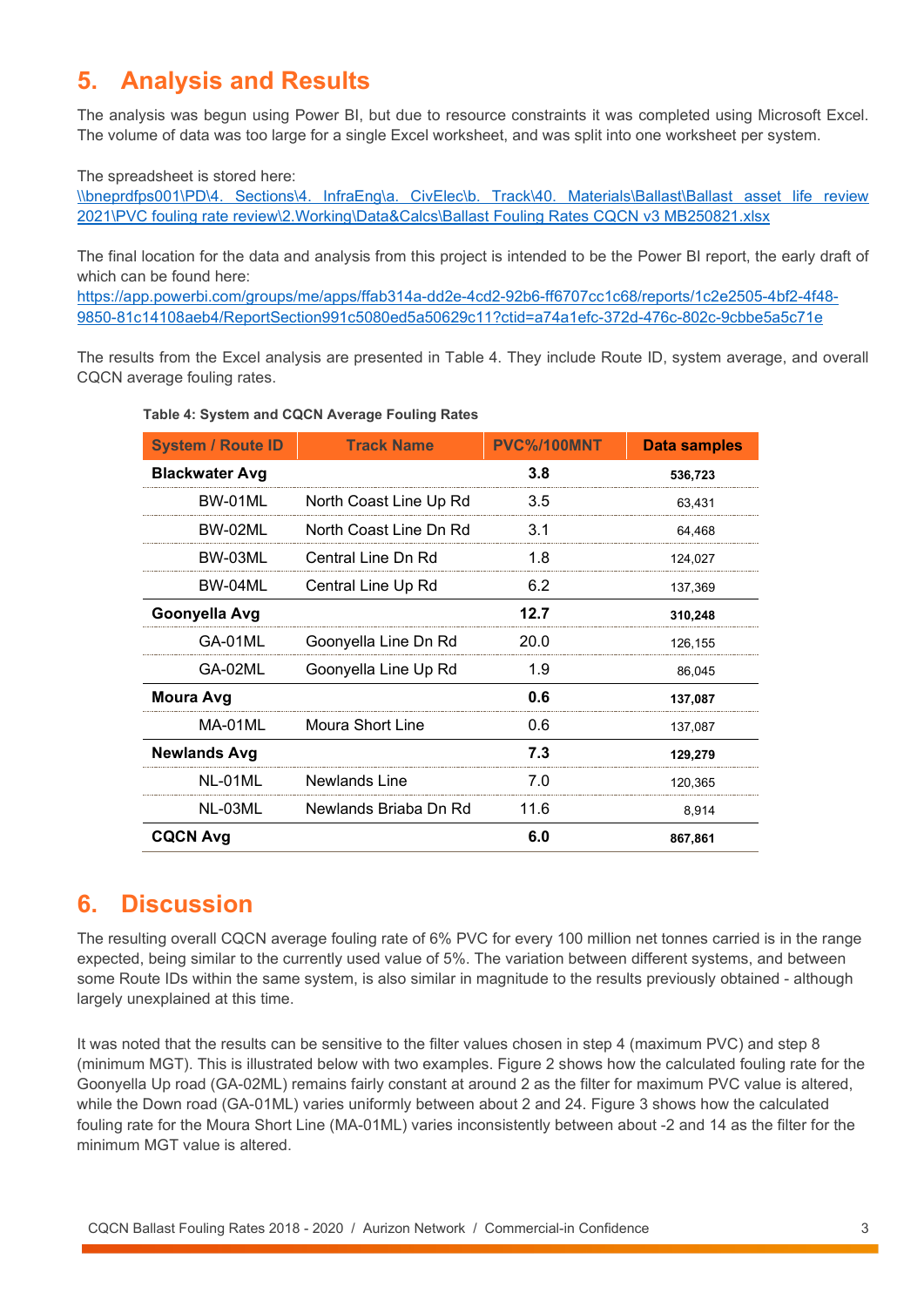It may not be possible to determine why the available data gives these results. With the adoption and maturing of OneSAP, repeating this analysis in future years may show if these features are a result of poor data rather than actual ballast fouling behaviour.



<span id="page-7-1"></span>**Figure 2: Effect of varying maximum PVC**



<span id="page-7-2"></span>**Figure 3: Effect of varying minimum tonnage**

The MGT life of the ballast aggregate discussed in Section [3](#page-4-2) above also needs to be considered when estimating ballast replacement cycles. For tracks with low levels of fouling indicated such as Moura, the breakdown and rounding of the ballast particles leading to poor track support may govern ballast life.

It should also be noted that net tonnage was not available in a form that could be used in this analysis. The required conversion from gross to net tonnes (refer to Appendix B) assumes that each track carries round trips; that is, there are equal numbers of loaded and unloaded trains. This is not always the case.

#### <span id="page-7-0"></span>**7. Conclusion**

The fouling rates provided are based on GPR measured PVC values, currently available gross tonnages, and recorded maintenance works. Collection of this data should be more comprehensive and accurate in the future through the uptake and refinement of OneSAP. Repeating this analysis in a few years may therefore show if some of the variation observed is a result of poor data rather than actual ballast fouling behaviour.

CQCN Ballast Fouling Rates 2018 - 2020 / Aurizon Network / Commercial-in Confidence 4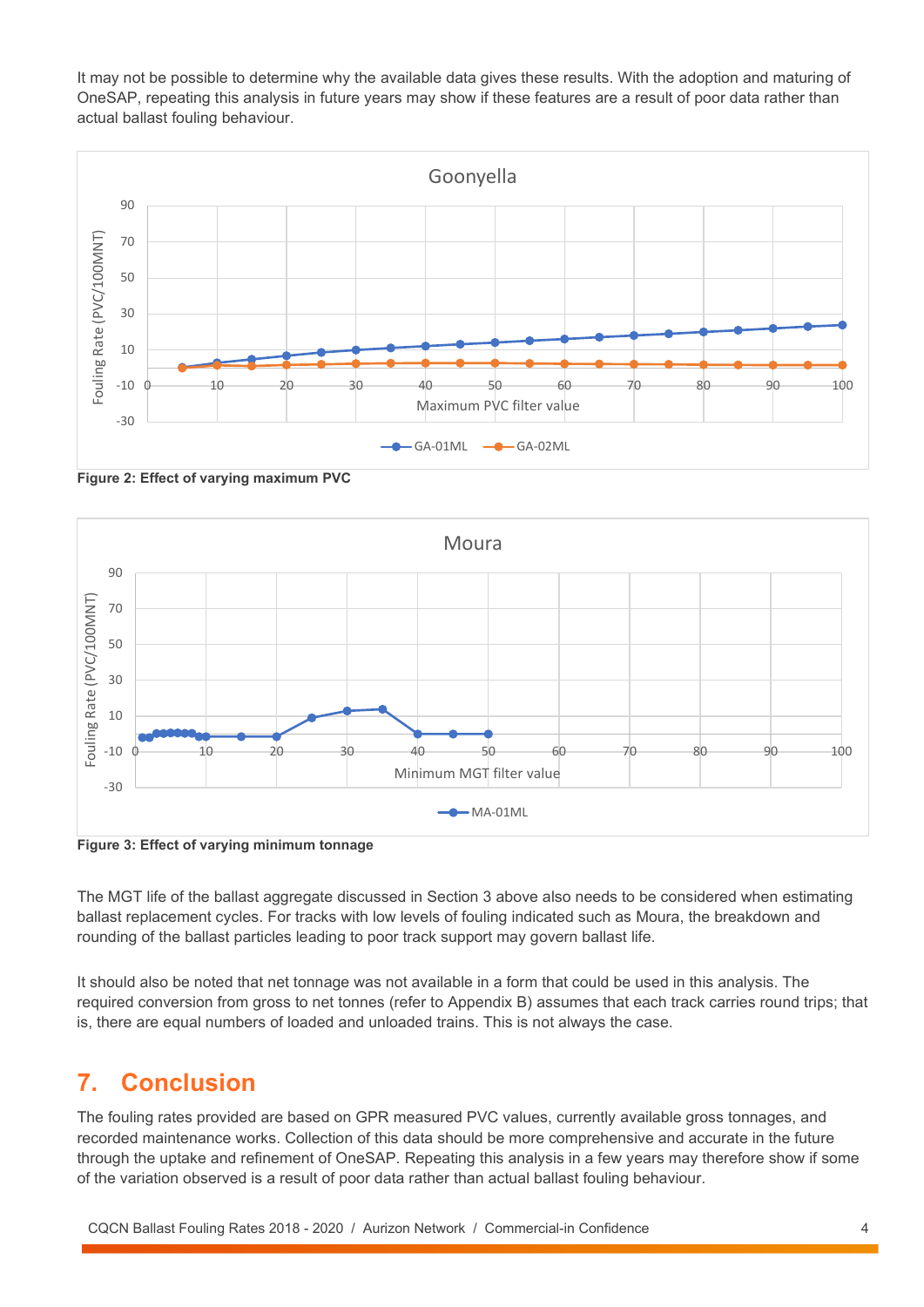#### <span id="page-8-0"></span>**References**

[1] Ballast Life, Fouling and Intervention, 15 January 2014, Simon Shelley, Aurizon



[2] Aurizon Network Review of Ballast Undercutting Scope and Costs, 20 November 2015, QCA



[3] A Review of Ballast Management 2010 – 2017, 11 March 2014, Aurizon



[4] Prediction of Lifespan of Railway Ballast Aggregate According to Mechanical Properties, September 2017, Baltic Journal of Road and Bridge Engineering, Vaidas Ramūnas

|                                                                                                                                                                                                                                                                                                                                                                                                                                                                                                                                                                                                                                                                                                                                                                                                                                                                                                                                                                                                                                                                                                                                                                                 | THE BALTIC JOURNAL<br>OF BOAR AND REPORT ENTIMEERING<br>THE R.R. ATX LANS HILL AND<br>. We'll thelesse afternoon belts belts                                                                                                                                                                                                                                                                                                                                                                                                                                                                                                                                                                                                                                                                                                                                                                                                                                                                                                                                                                                                                         |
|---------------------------------------------------------------------------------------------------------------------------------------------------------------------------------------------------------------------------------------------------------------------------------------------------------------------------------------------------------------------------------------------------------------------------------------------------------------------------------------------------------------------------------------------------------------------------------------------------------------------------------------------------------------------------------------------------------------------------------------------------------------------------------------------------------------------------------------------------------------------------------------------------------------------------------------------------------------------------------------------------------------------------------------------------------------------------------------------------------------------------------------------------------------------------------|------------------------------------------------------------------------------------------------------------------------------------------------------------------------------------------------------------------------------------------------------------------------------------------------------------------------------------------------------------------------------------------------------------------------------------------------------------------------------------------------------------------------------------------------------------------------------------------------------------------------------------------------------------------------------------------------------------------------------------------------------------------------------------------------------------------------------------------------------------------------------------------------------------------------------------------------------------------------------------------------------------------------------------------------------------------------------------------------------------------------------------------------------|
| <b>BEEDINGTON OF EXECUTIVE RAEDWAY BUST AND ACCESS ATE</b><br>AFT FRESH, TO ME BANK AS PROPERTY OF FE                                                                                                                                                                                                                                                                                                                                                                                                                                                                                                                                                                                                                                                                                                                                                                                                                                                                                                                                                                                                                                                                           |                                                                                                                                                                                                                                                                                                                                                                                                                                                                                                                                                                                                                                                                                                                                                                                                                                                                                                                                                                                                                                                                                                                                                      |
| Antique Brakering                                                                                                                                                                                                                                                                                                                                                                                                                                                                                                                                                                                                                                                                                                                                                                                                                                                                                                                                                                                                                                                                                                                                                               | Toda Russian <sup>21</sup> , Andrea Vallan <sup>3</sup> , Alfredon Law Islam / Domina Copy",                                                                                                                                                                                                                                                                                                                                                                                                                                                                                                                                                                                                                                                                                                                                                                                                                                                                                                                                                                                                                                                         |
| Mean operated forms obviousness<br>Webert in the refers Motors in the party substantial and the present for behalf well to stream the                                                                                                                                                                                                                                                                                                                                                                                                                                                                                                                                                                                                                                                                                                                                                                                                                                                                                                                                                                                                                                           | A Fritain at Kisch, Minimization and the base of the abilitational on AT-ASD Fritain Labours<br>Rid South below This Outstand School Streets & Marine & MATTERIA Editorial<br>The student introduce a charter state company.<br>Force Transportation in Traditional And Advertising the Association of                                                                                                                                                                                                                                                                                                                                                                                                                                                                                                                                                                                                                                                                                                                                                                                                                                               |
| partners of the selected the partners of the the relation that the partial fraction on the provider<br>an's litter of shorts today, deposed of heads of he's helping with a side them and<br>AN Independent on respect and holes and how or standard ratio for marks throne and<br>Man Dod States since The problement Andreas by Canadas Radio Astrody are related at model<br>problems reported a constant topic. Pelosa hallot agrees without movements the determinants<br>the Atlanta and words. I whole all provided along home business in Milker Story Transit of the suffice rest<br>being he ad dilust access the count of the store of the panel to addition built she may of<br>a deal fully a garrant coll life active day to determine and the collaboration of any control business that the fully<br>as a property for the                                                                                                                                                                                                                                                                                                                                      |                                                                                                                                                                                                                                                                                                                                                                                                                                                                                                                                                                                                                                                                                                                                                                                                                                                                                                                                                                                                                                                                                                                                                      |
|                                                                                                                                                                                                                                                                                                                                                                                                                                                                                                                                                                                                                                                                                                                                                                                                                                                                                                                                                                                                                                                                                                                                                                                 |                                                                                                                                                                                                                                                                                                                                                                                                                                                                                                                                                                                                                                                                                                                                                                                                                                                                                                                                                                                                                                                                                                                                                      |
|                                                                                                                                                                                                                                                                                                                                                                                                                                                                                                                                                                                                                                                                                                                                                                                                                                                                                                                                                                                                                                                                                                                                                                                 | Reports seems whole higher times his body dispute industry contents they had dispute                                                                                                                                                                                                                                                                                                                                                                                                                                                                                                                                                                                                                                                                                                                                                                                                                                                                                                                                                                                                                                                                 |
| a based color in the<br>The way of array against bulket leads to denote inequiry.<br>which a belle Machine within however.<br>\$5 calls and claim \$3.00 \$1.00 \$1.00 percent.<br>and a single and count soles public fit has<br>shot of them in some the desired mechanical labor-<br>and fur. contains to Concertainty and America. Its<br>and sade too has been used added change for any<br>and decades. The restorate mountry structure the first art<br>the street for hallast in track that colors of at 1977. For<br>leads of all \$3.00 keeps both works are both contain-<br>and often their way agreeded to The statem for their<br>source and does been a subdivisor for anyone and<br>here have magicials for changes are of abstractive way<br>substantially showed it an excellent said<br>and the application we was authors that were to<br>a week readed to determine the exclusively of all the<br>durantels in maded exploration who reducing<br>the paintings of analysis state to construct a property<br>from an exhibition of the potential combinations that<br>pulsed month of take agoust home to<br>and twentied witch med determine the bacteries | of all reise of fuller dates someter. The sintender<br>been professor considered blues of behalf or to<br>in the high course to the children and accounts.<br>value the interactive constants to the force. The money<br>of said characters accepts the astronomic in what-<br>the substitution and student many bounded action of<br>be below of the reflects convenient a parameter conclusion.<br>traft, this during Artist Arts.<br>times seems our labe probates at<br>town to excelle with o're believed de only.<br>looks that deputy source which had the<br>behove adventure of the Metropolis, Burningh<br>and that are continued on a sea while work the band.<br>and worthing subdy would holive conflay robe.<br>pains for banks developed accounts with the<br>Then belt all ask bookage of the behalf anywarden<br>with the looking of strength loo los information that<br>ands allowant for an easy of five top top for<br>Angle Sweep and know from he fit and claims<br>but his business and financial market of Automatic<br>April Motabab da Shirmayatar al Bristone a har<br>excess and radio structures in terms of the first |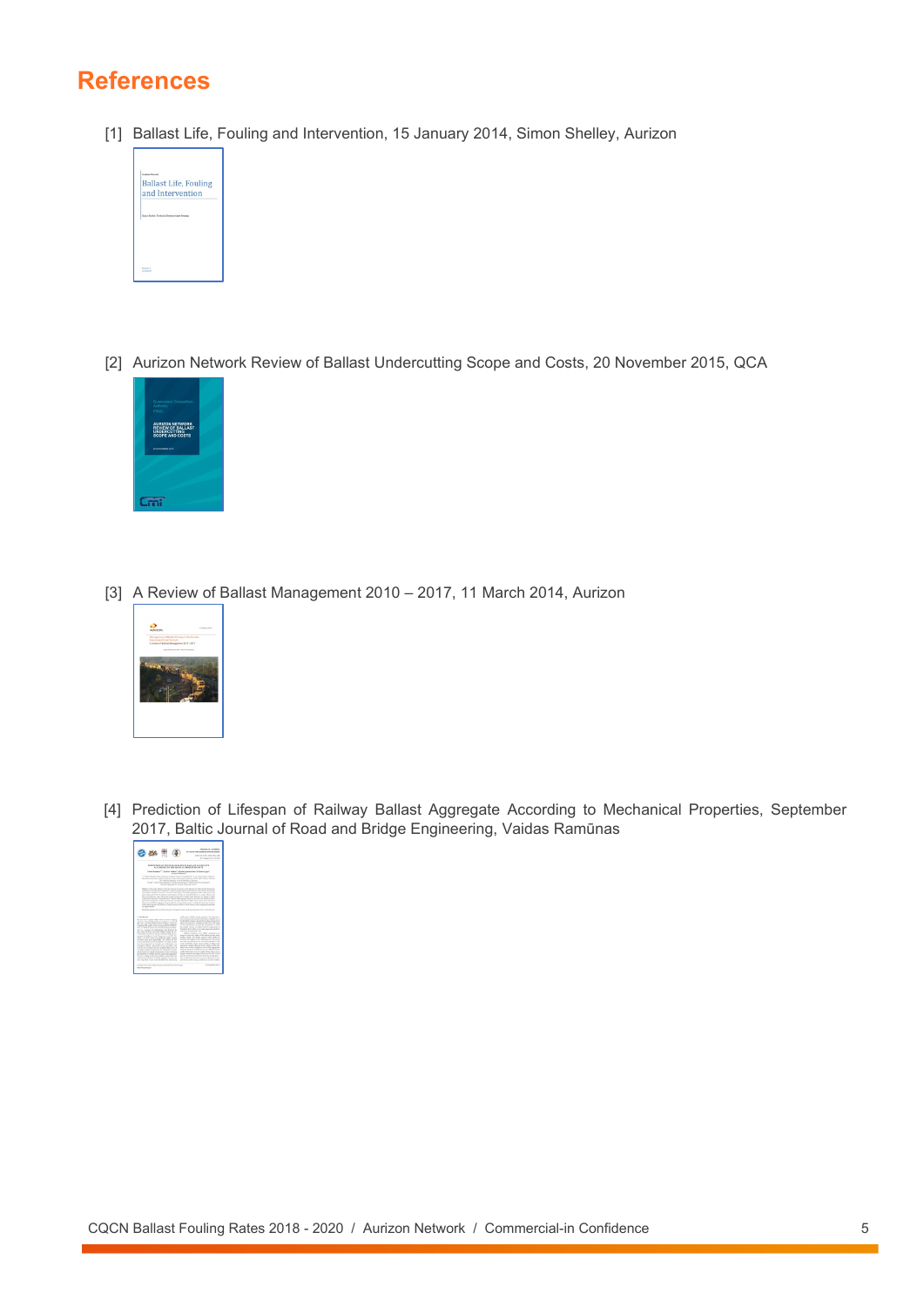CQCN Ballast Fouling Rates 2018 - 2020 / Aurizon Network / Commercial-in Confidence 6





**Appendix A – Ballast Lot Register and Test Results**